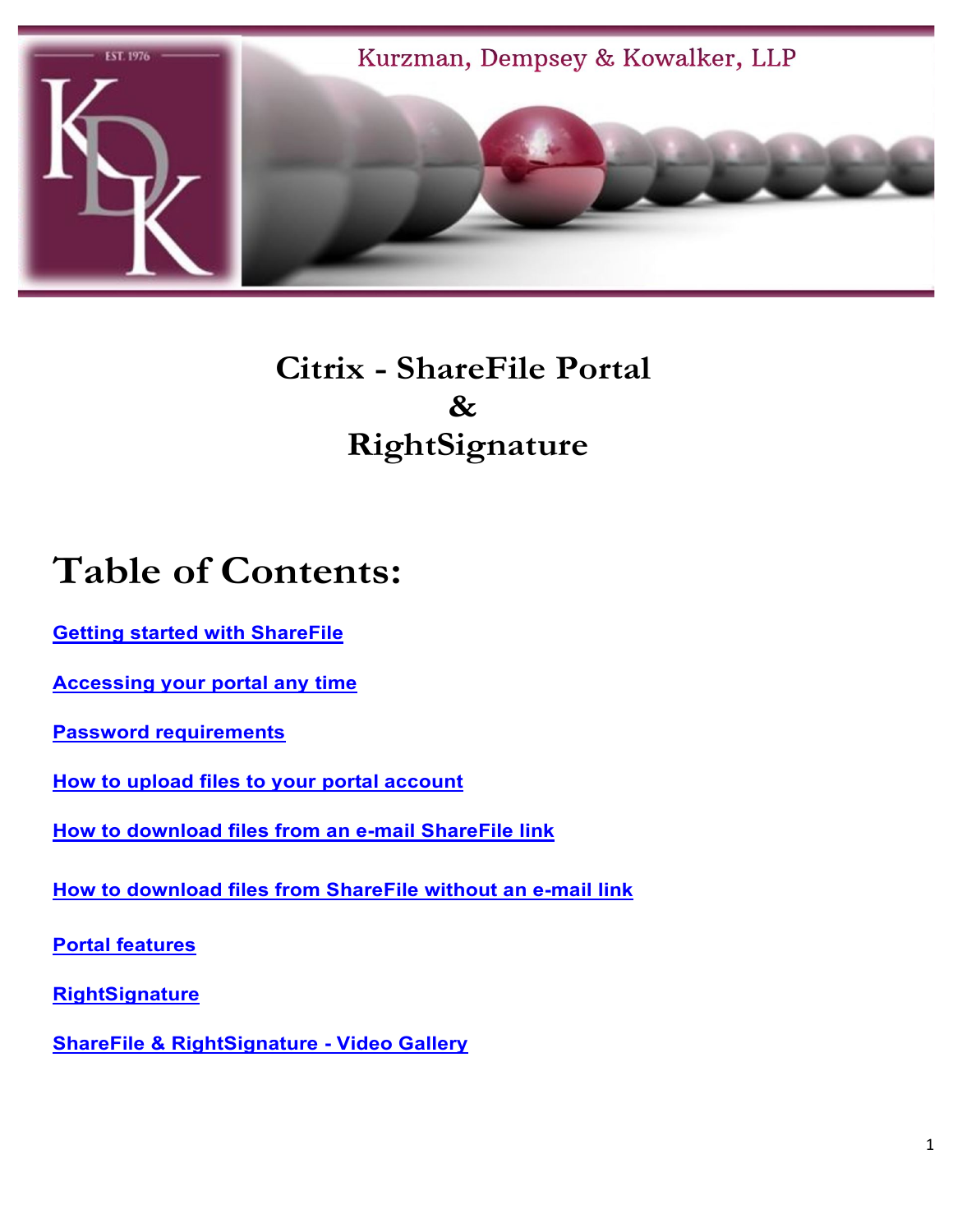# <span id="page-1-0"></span>**Getting started with ShareFile**

Kurzman, Dempsey & Kowalker, LLP has upgraded our Portal and E-Signature to **Citrix ShareFile & RightSignature**. If you have any questions feel free to contact Carmen Matloff, Firm Administrator via e-mail [cmatloff@kdk-cpa.com](mailto:cmatloff@kdk-cpa.com) or via phone **781-828-9420**.

Below are several basics of ShareFile to help you get started accessing, downloading, and uploading files faster as a Client user.

### **Getting Started:**

1. You will receive an e-mail from Carmen Matloff, Firm Administrator stating, "Carmen has shared a folder with you". This is your new portal, when you open the e-mail you will see our firm log with a link, click on the link (see below).



**Note:** This is a **one-time function**, after you set your password you can log into your portal at any time.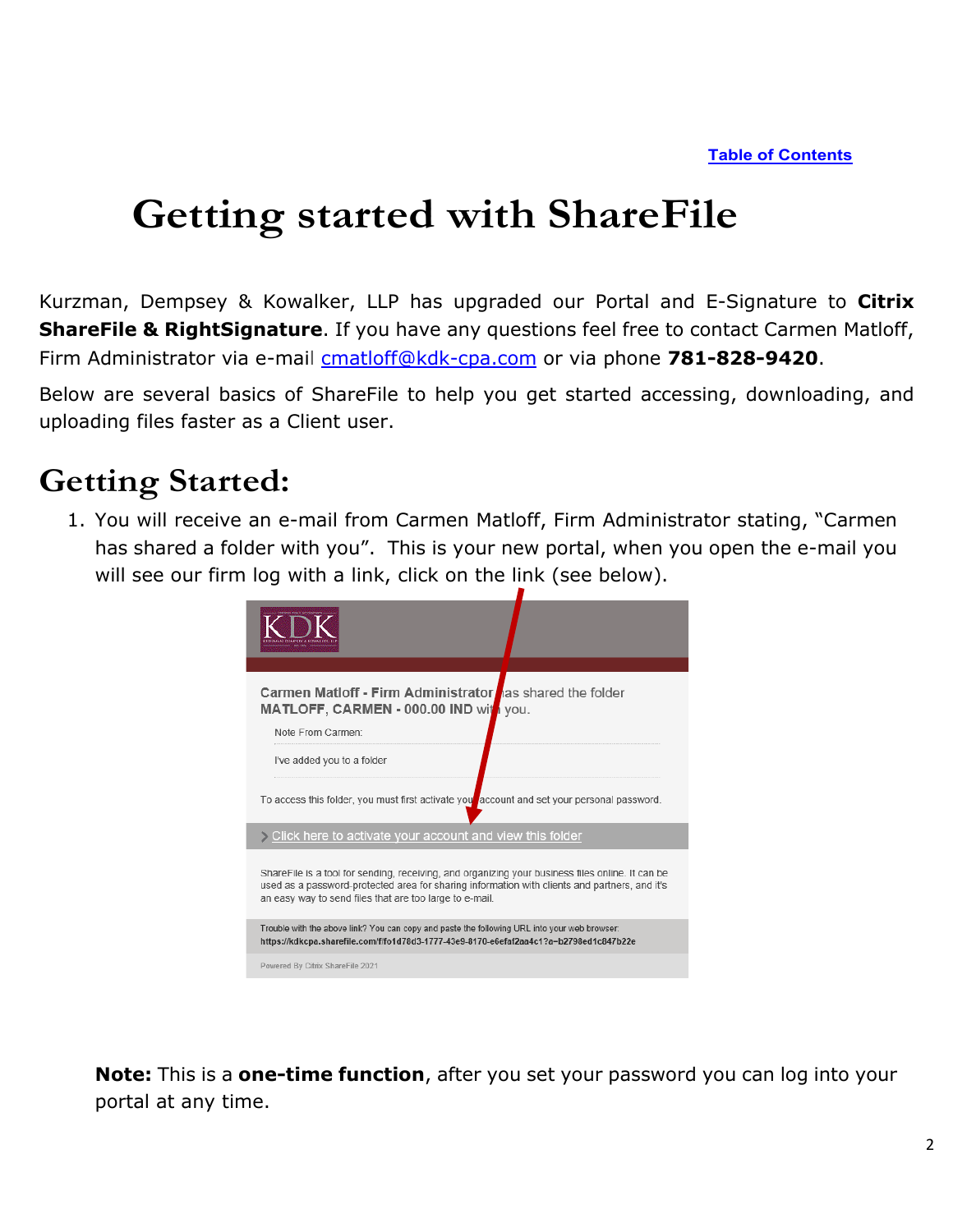2. The link will bring you to confirm your name (see below), **click continue**.

|               | KU KANG NJI NJIMI YA KUOWE CIJI, LIJ<br>AP 3       |
|---------------|----------------------------------------------------|
|               |                                                    |
|               | Welcome! Please confirm your personal information. |
| First Name: * | * Required                                         |
| Carmen        |                                                    |
| Last Name: *  |                                                    |
| Matloff       |                                                    |
| Company:      |                                                    |
|               |                                                    |
|               |                                                    |
|               | Continue                                           |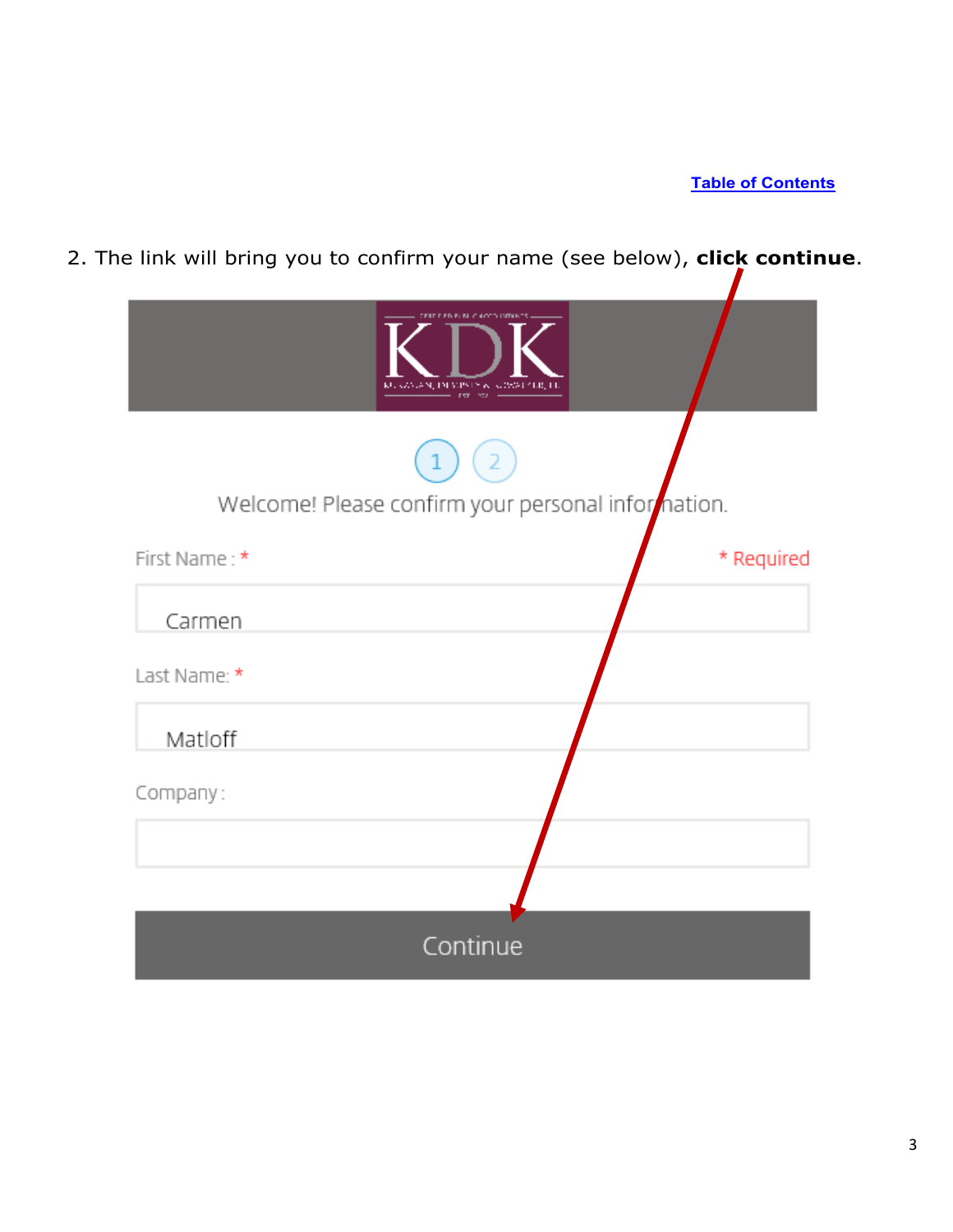<span id="page-3-0"></span>3. Now you can enter your password and **click Save & Sign in**. **Password requirements:** By default, all passwords must contain: • Must contain a minimum of 8 characters • Must contain 1 upper case and 1 lower case letter • Must contain at least 1 number(s) • Must contain at least 1 of these special characters below: **! " # \$ % ^ & \* ( ) - \_ + = / . ? \ [ ] | ` ~ @ '**Your username is missea1@msn.com. Please create a password. Passwords must meet the following requirements:  $\times$  at least 1 upper case letter  $\times$  at least 1 lower case letter  $\times$  at least 1 number  $\times$  at least 1 special characters  $\times$  at least 8 characters in length  $\times$  Passwords should match We'll also perform an additional strength check on save. ? Password: □ Show Password Confirm Password: Back Save and Sign In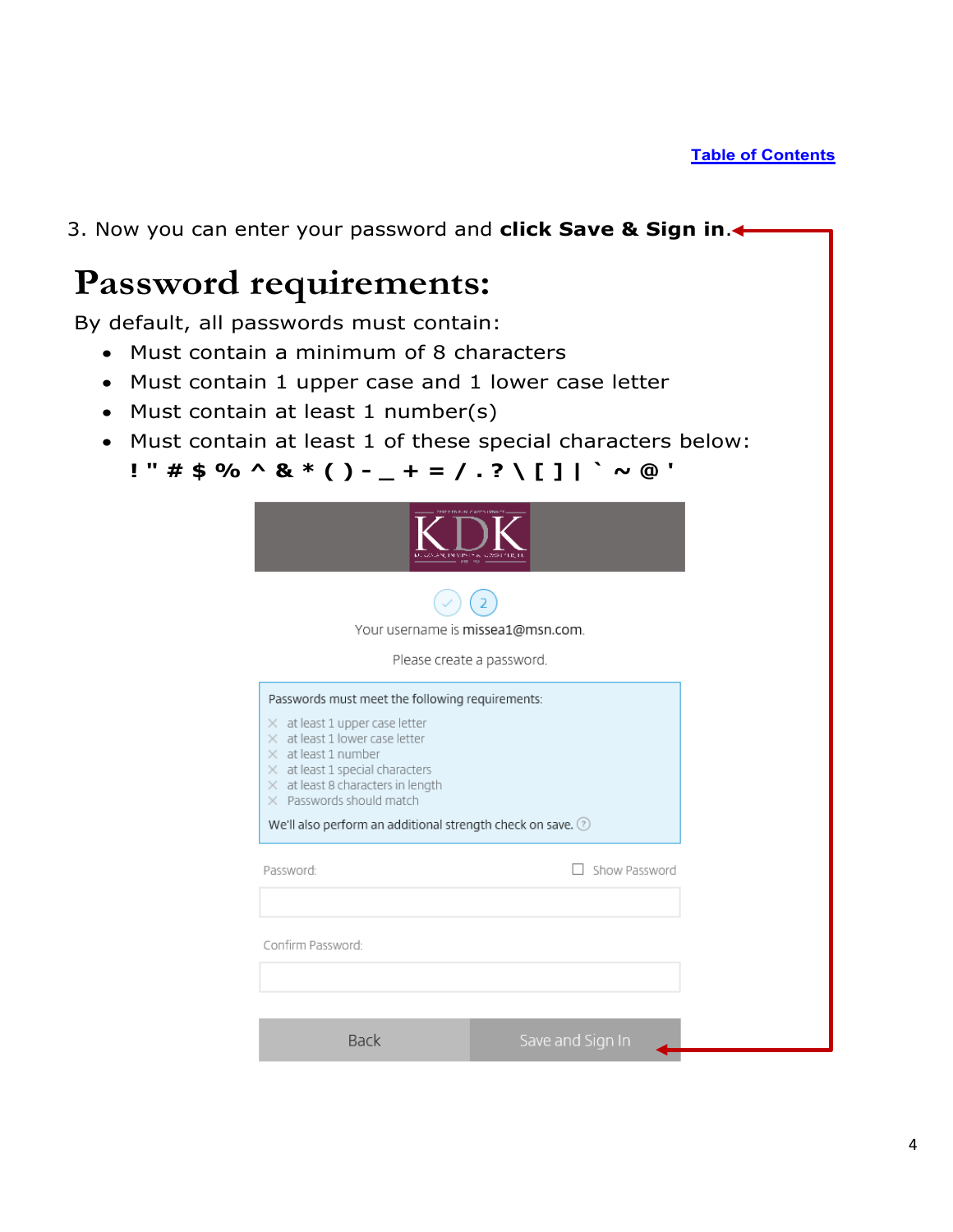

#### 4. You are now in your portal (see below).

**5.** Click on the folder with your name, you will see folders by years, **2021.**

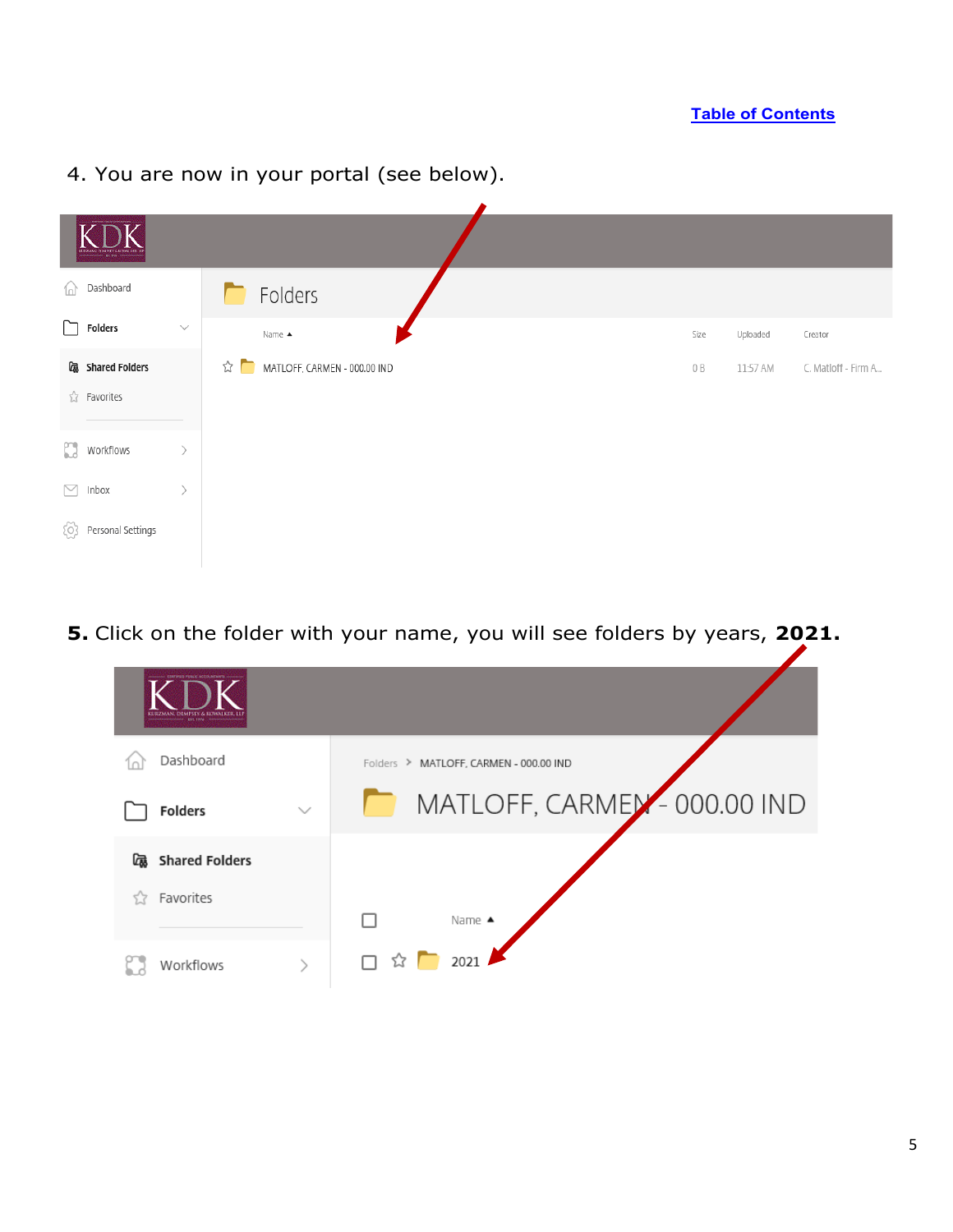1. Click on a year folder and you will have an expansion of folders set up to keep all your information organized. You will be able to log in as many times as you need to upload & download any of your information.

|    | Folders > MATLOFF, CARMEN - 000.00 IND > 2021                                                          |  |
|----|--------------------------------------------------------------------------------------------------------|--|
|    | $2021 \cdots$ More Options                                                                             |  |
|    |                                                                                                        |  |
|    | Name $\triangle$                                                                                       |  |
|    | $\hat{\mathbb{W}}$ 00. TO KDK, LLP - CLIENTS ONLY UPLOAD TO THIS FOLDER (WORKPAPERS, NOTICES, COMPLETE |  |
| ☆  | 01. ENGAGEMENT LETTERS & ORGANIZER                                                                     |  |
|    | 12 <b>1</b> 02. 'DRAFT' TAX RETURNS - (FOR DISCUSSION PURPOSES ONLY)                                   |  |
| ☆  | 03. EXTENSIONS (IF APPLICABLE)                                                                         |  |
| 53 | 04. TAX RETURNS & E-FILE FORMS                                                                         |  |
|    | $\Box$ $\hat{\Omega}$ <b>b</b> 05. FROM KDK, LLP (CLIENTS DO NOT UPLOAD TO THIS FILE)                  |  |
|    |                                                                                                        |  |

- 2. All items **UPLOADED** should be uploaded to **00.0 TO KDK, LLP folder,**  depending on the year. **\*\***You will see a 00.0 KDK, LLP folder for each year.
- 3. After KDK, LLP downloads your documents, we will then move your items to "Files Downloaded by KDK, LLP". You will have access to **DOWNLOAD** from this folder at any time, you are **not able to upload** to this folder.



**NOTE:** You are always able to **DOWNLOAD** your workpapers you submitted to KDK, LLP at any time.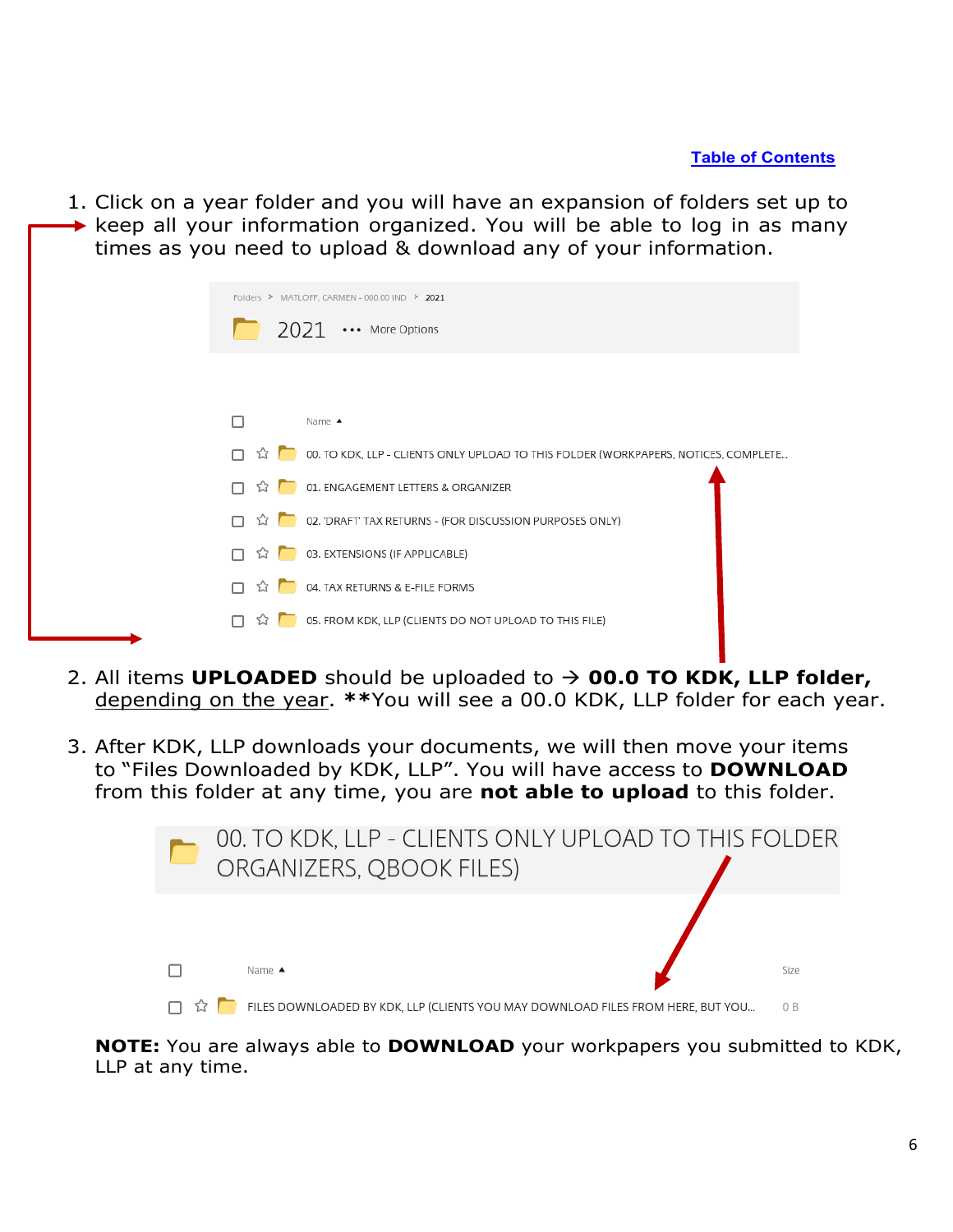## <span id="page-6-0"></span>**Accessing your portal any time:**

- 1. Enter the URL of the ShareFile account in the form of [kdkcpa.sharefile.com](https://kdkcpa.sharefile.com/Authentication/Login) in any Web browser.
- 2. Enter your username as your **email address** associated with the account.
- 3. Enter your password, and click **Log In.** You will be taken to the Dashboard menu. *\*\*If you cannot remember your password, click Forgot Password.*



Privacy Policy

## **Password Requirements:**

By default, all passwords must contain:

- Must contain a minimum of 8 characters
- Must contain 1 upper case and 1 lower case letter
- Must contain at least 1 number(s)
- Must contain at least 1 of these special characters below: **! " # \$ % ^ & \* ( ) - \_ + = / . ? \ [ ] | ` ~ @ '**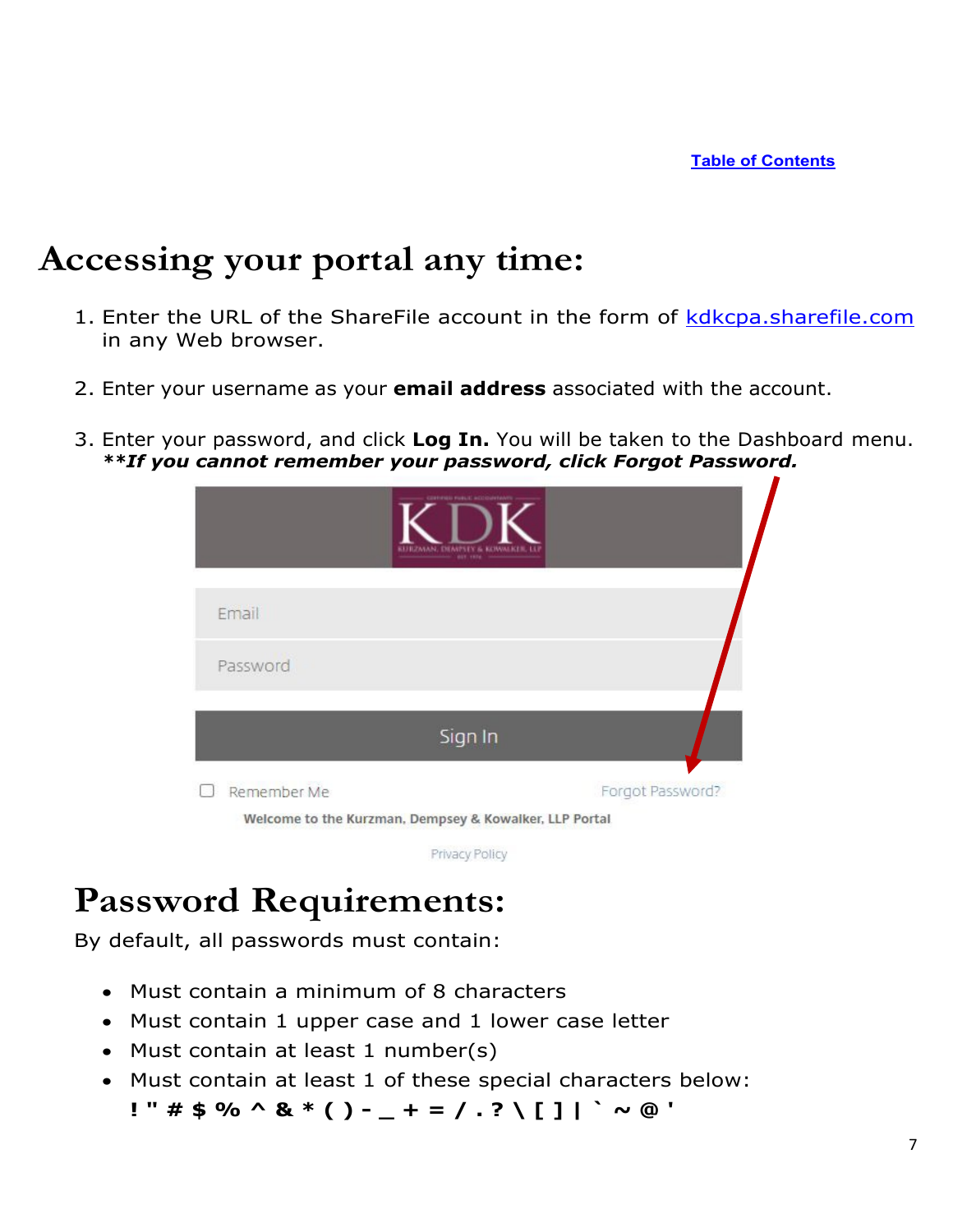## <span id="page-7-0"></span>**Portal features:**

Side Menu: Menu items and buttons will be displayed depending on your account permissions and abilities as set by the Administrator.



1. **The Dashboard** allows you to navigate your portal, this is helpful if you have more than one main folder. Also, recent files will display on your **Dashboard.** You will see up to 5 files that you previously accessed from the current web browser.

| Dashboard<br>⋒                             | CM Hello Carmen Add profile picture                                                                                                                                              |
|--------------------------------------------|----------------------------------------------------------------------------------------------------------------------------------------------------------------------------------|
| Folders<br>$\,>\,$                         |                                                                                                                                                                                  |
| n<br>Workflows<br>$\rightarrow$            | Welcome! Please remember the information below.<br>(၂)<br>Sign-In Page: kdkcpa.sharefile.com                                                                                     |
| $\triangleright$<br>$\rightarrow$<br>Inbox |                                                                                                                                                                                  |
| Personal Settings<br>503                   | Shortcuts                                                                                                                                                                        |
|                                            | [雨<br>☆<br>Favorites<br>Shared Folders                                                                                                                                           |
|                                            | Recent Files<br>These are the items you recently accessed. This private list is only visible to you.                                                                             |
|                                            | E<br>E<br><b>British Commercial</b><br><b>British Commercial</b><br><b>COLLECTION</b><br>CONTRACTOR<br>TEST FILE UPLOAD2.pdf<br>TEST FILE UPLOAD.pdf<br>C. Matloff<br>C. Matloff |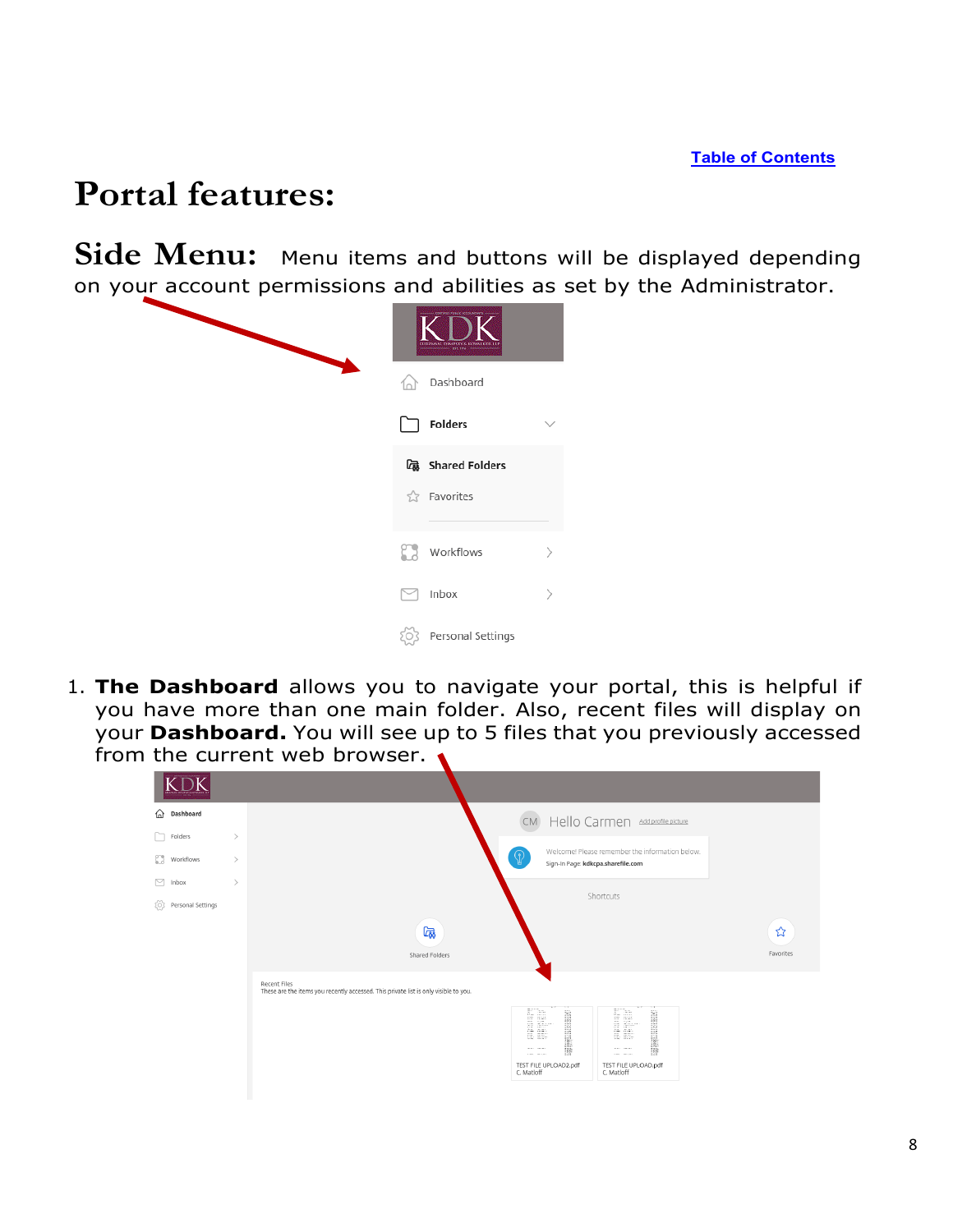#### **[Table of Contents](#page-0-0)**

2. **Click on Folders**  $\rightarrow$  **Shared Folders** is where your main folder(s) reside.



3. **Favorites** if you click on the **star next to any folder** it will create a shortcut to your favorites. If you are only interested in viewing my Tax Return folder and do not want to navigate, you can click the star and have easy access to your **Favorites**.

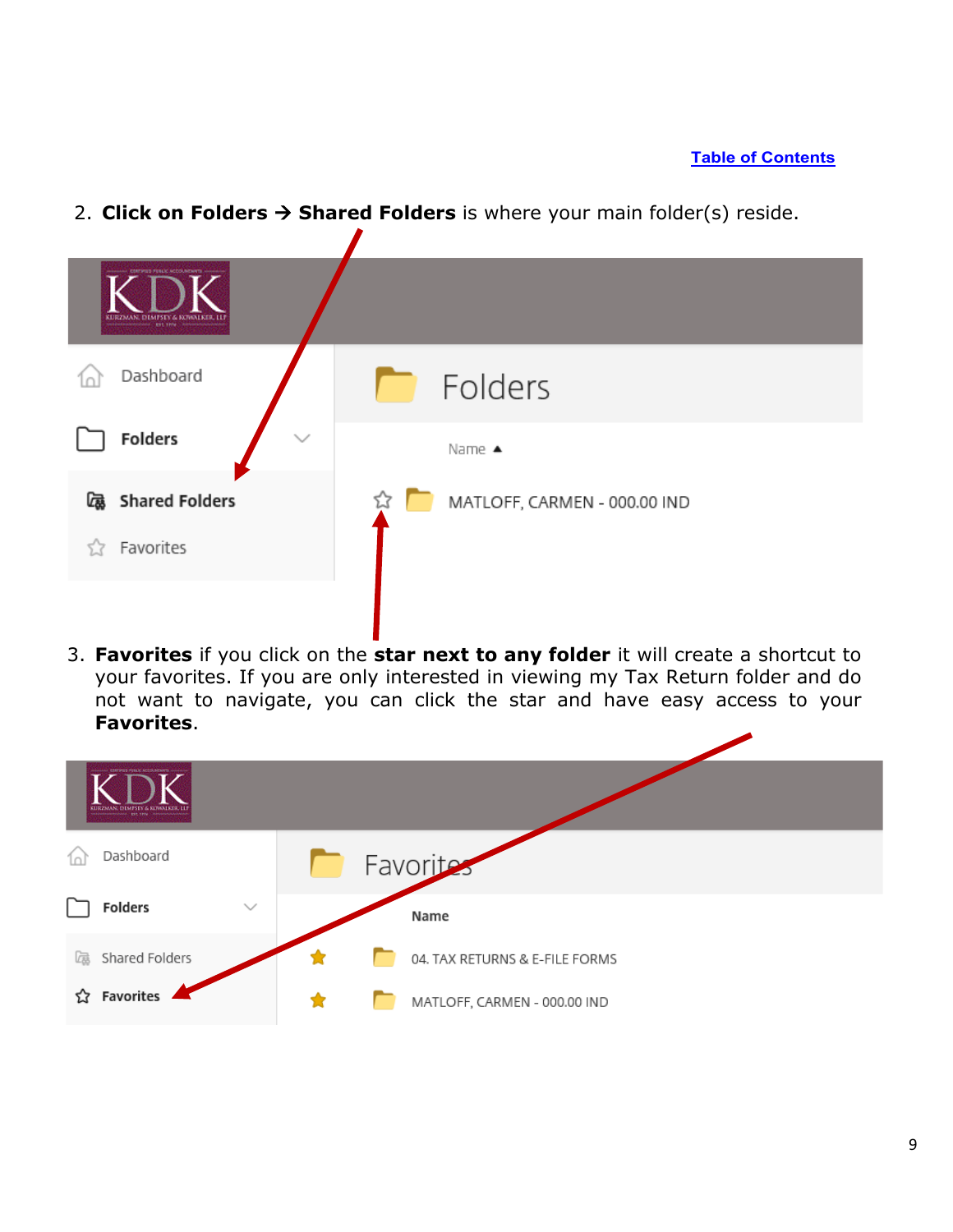### <span id="page-9-0"></span>**How to upload files to your portal account:**

- 1. You may only upload files to folders where you have been given the Upload access.
- 2. Navigate to the folder where you wish to upload files.
	- Since you are a client user, your folder will be in the Shared Folders section of the account. (If you do not have folders to access, no folders have been shared with you.)
- 3. Access the **Blue Action** Button and **select Upload**.



4. Drag your files from your computer into the **Drag Files** here area **or** click **Browse files** to select them manually.



- 5. **Click Upload** on the lower left-hand side of your screen when ready. **Upload** Cancel
	- Your files will be uploaded. Upload speed can vary based on your internet connection.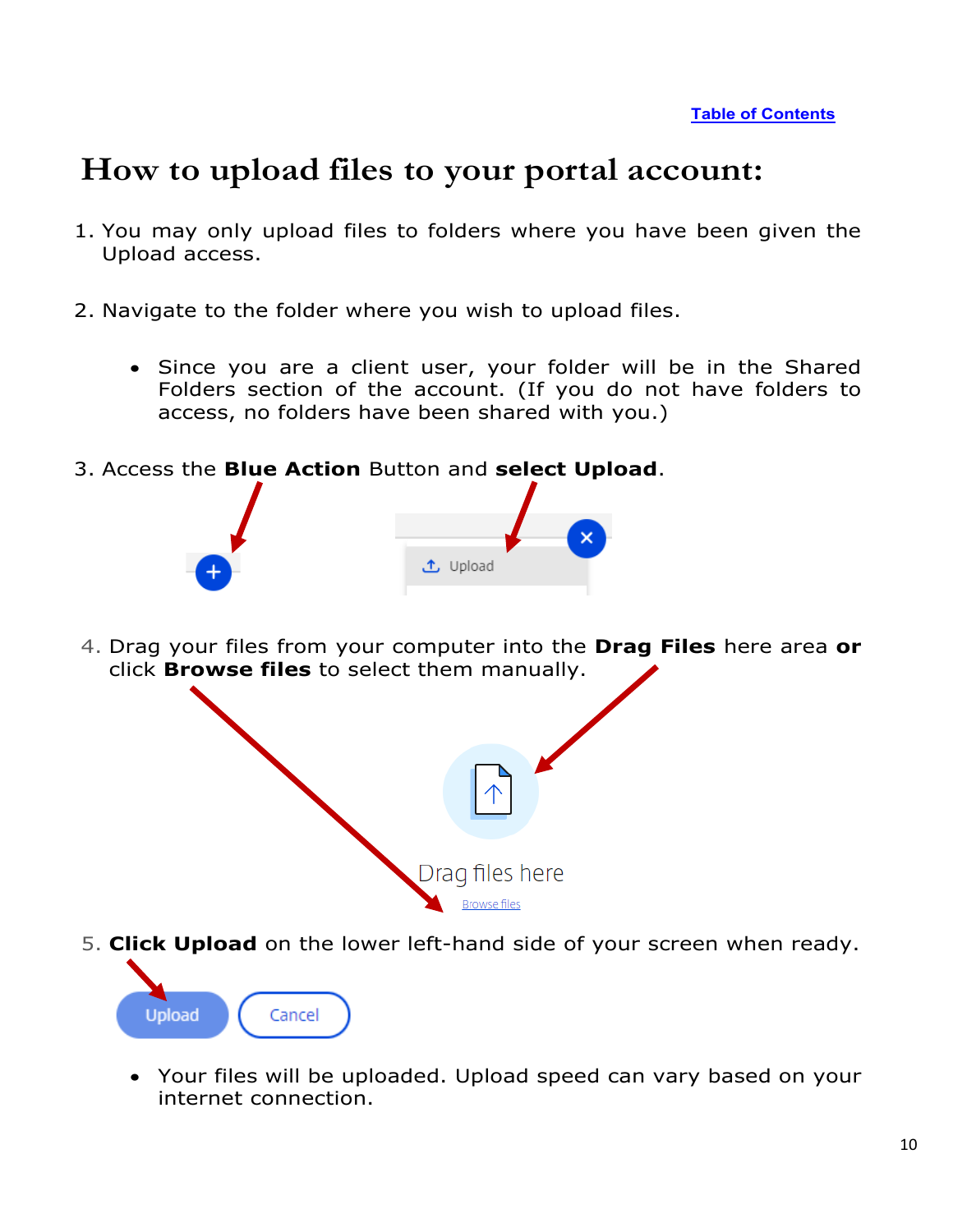**[Table of Contents](#page-0-0)**

### <span id="page-10-0"></span>**How to download files from an e-mail ShareFile link:**

**Click the link** located in the email from the person sending you files. The link may appear as a **ShareFile URL or a Download button**. Note - Depending on the original sender's message settings, you may be required to enter your name and email address before you can upload any files.



Powered By Citrix ShareFile 2021

- 1. On the download page, you can download and preview the file (or files). If you were sent a single file, the file will be displayed in the content viewer. Use the green Download button to download the files.
	- When downloading files from ShareFile, the files will be downloaded to your computer. Depending on your browser settings, you may be prompted to select where files should be downloaded to.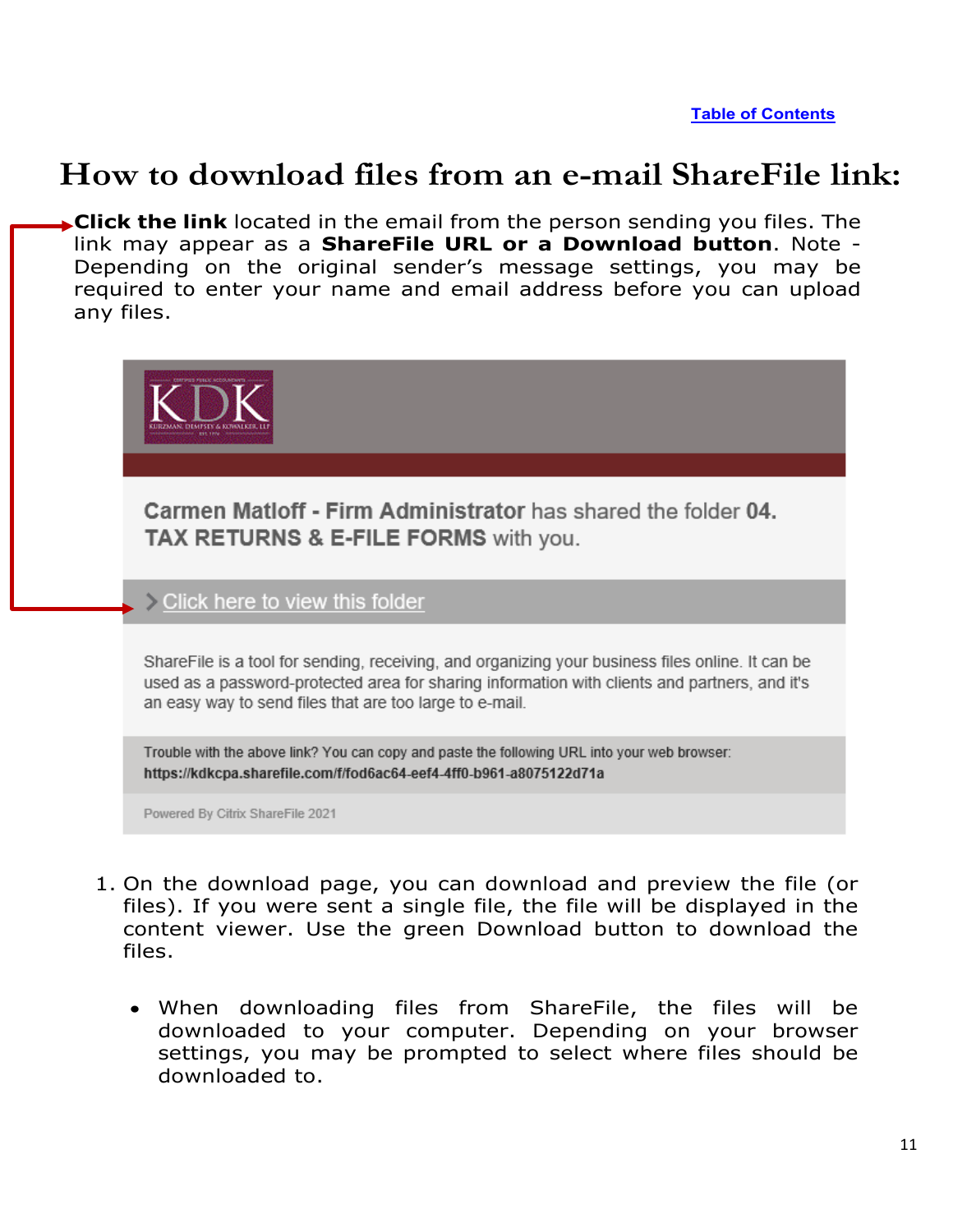## <span id="page-11-0"></span>**How to download files from ShareFile without an email Link:**

- 1. Log into your account with your username & password
- 2. Navigate to the folder in your ShareFile account that contains the file you wish to download.
- 3. **Select** the file and **click Download** or **copy**.



**Note:** You can download multiple files at once by using the checkboxes on the left side of each file name. Select the files then click the Download button that appears in the content menu above the file list. *You can also preview, copy, or add to your favorites.*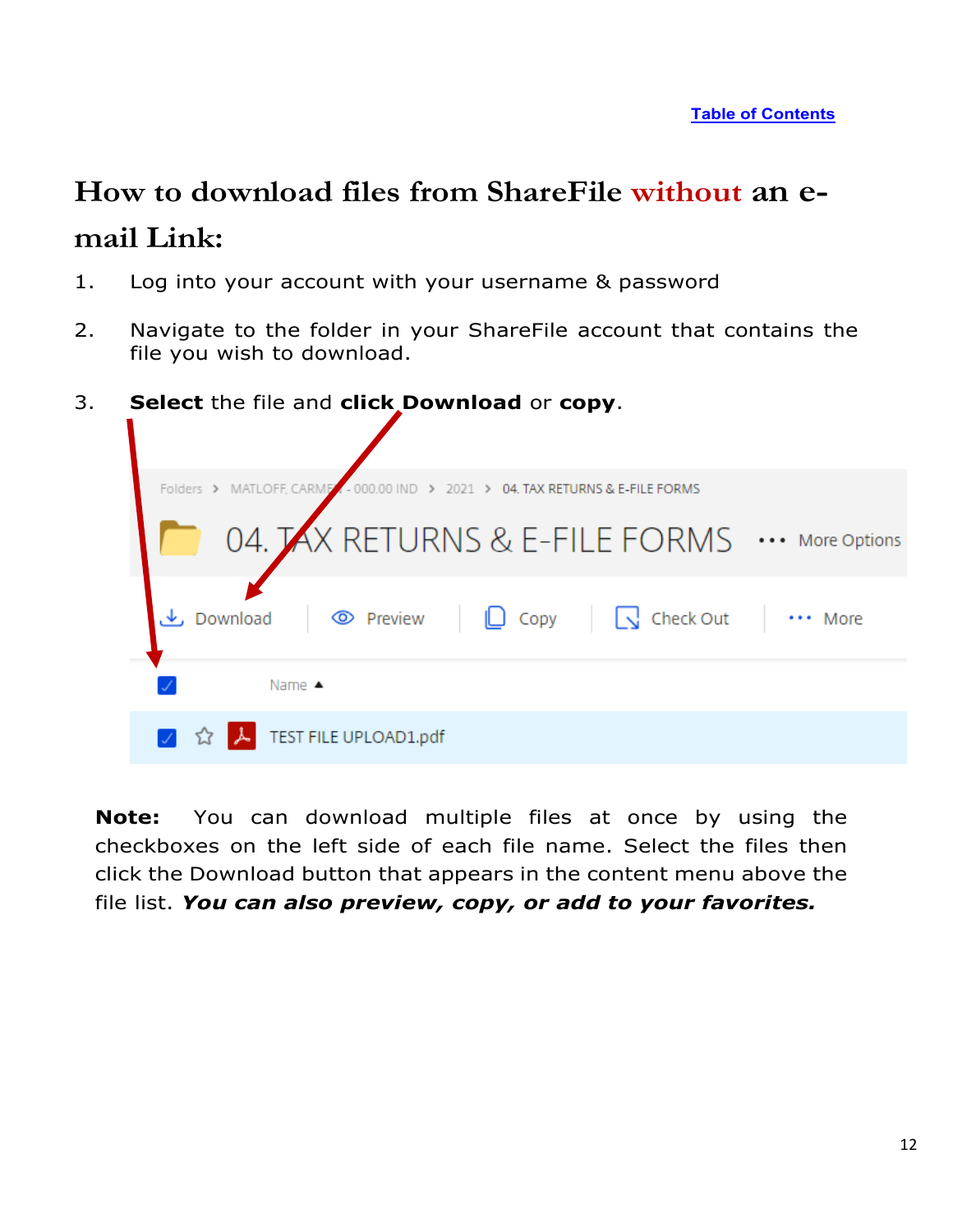

**[Table of Contents](#page-0-0)**

### <span id="page-12-0"></span>**KBA RightSignature**

RightSignature's KBA feature gives document senders the ability to enable knowledge-based authentication on a RightSignature document, effectively requiring the signers to verify their identity via a set of personal questions about the signer's identity before access to the document itself is granted.

Kurzman, Dempsey & Kowalker, LLP will use the KBA feature in RightSignature on all forms that have personal information (SS#). The KBA feature was developed to support the identity verification requirements of the IRS guidelines on collecting electronic signatures on Forms 8878 and 8879.

### **RightSignature**

Kurzman, Dempsey & Kowalker, LLP will use RightSignature with **KBA disabled** for **Engagement letters** and any other form that does not have personal information.